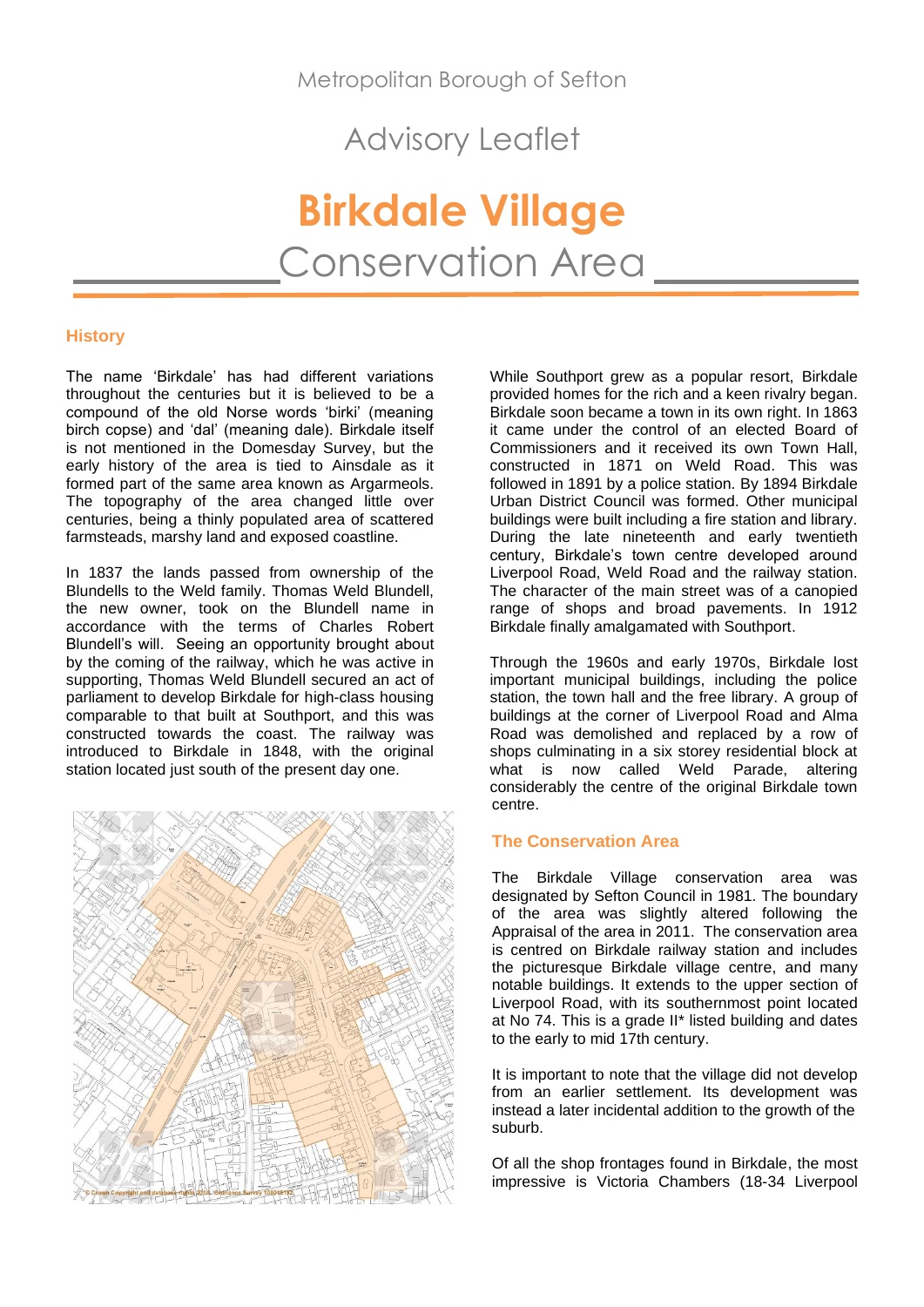Road) designed in 1894 by the influential Southport architect E.W Johnson. With its glazed iron canopy (which was extensively refurbished in the 1980s) and a central double gable and half timbering, this curved building provides a vigorous sweep to Liverpool Road as it turns towards the level crossing. The railway station and its peripheral buildings, including the signal box, a listed grade II building of 1905 and a rare surviving example of a hipped roof style of Lancashire and Yorkshire signal box, form an architecturally interesting group of buildings and of historical importance to the village. The opening of the railway stimulated the growth of Birkdale with its large merchants' houses and prompted the establishment of the village to serve its inhabitants.

There is an impressive group of banks in the village area, all except one built in the period 1907-1911. Barclays Bank, built in 1907 as the Bank of Liverpool, is probably the most distinguished of them all, occupying a prime position on the corner of Liverpool Road and Alma Road. Others that deserve mention are the HSBC, an elegant neo-classical building of 1908; the Queen Anne style National Westminster Bank (1911); and the oldest of the group, the Royal Bank of Scotland, built in 1894.

The Conservative Club (No 12 Liverpool Road) was designed by the Liverpool architect James Dodd in 1888. Further along, on the other side of the railway station is the Park Hotel, an early Birkdale building of c.1860, but which has been altered in recent years. Abbey Gardens, a group of delightfully landscaped Edwardian town houses, form a peaceful haven off Liverpool Road, and still retain most of their original architectural features.

Other attractive features of Birkdale Village are the Southport paviors, fine elegant canopies and the eye catching tree lined curve of Liverpool Road. All of these, together with its buildings, create a unique sense of place.

# **Additional Planning Powers**

Sefton Council recognises that for Conservation Areas to remain "live" and responsive to a changing society, changes will and must occur. Through the planning system the Council undertakes to ensure that changes preserve or enhance the area, and do not result in the loss of character and any harm is balanced against wider public benefits.

Conservation Area status means that the Council possesses a number of statutory powers to safeguard against some changes. These are special planning controls which relate to specific works which would normally be considered 'permitted development', i.e. works which would not require planning consent. Within the Conservation Area the following additional planning powers apply:-

## **If a building is a Listed Building additional special controls will also apply.**

- Any proposal involving substantial demolition of any building within the Conservation Area (with some minor exceptions) will require planning permission.
- Anyone wishing to cut down, top, lop or uproot a tree with a stem diameter of 75mm or greater measured at 1.5m above ground level must give the Local Planning Authority six weeks written notice of their intention to do so (a Section 211 notice under the Town and Country Planning Act 1990) subject to specific exemptions. Within this time the Authority may grant consent for the proposed work, or they may consider making a Tree Preservation Order. It is an offence to carry out tree works without permission.
- There are greater restrictions over 'permitted development' rights for the alteration and enlargement of dwellinghouses and on the provision, alteration or improvement of outbuildings within their curtilage.
- Dormer windows will require planning permission, and in some cases, other changes to roofs and chimneys may require planning permission.
- The cladding of any part of external walls in stone, artificial stone, pebble dash, render, timber or plastic would require planning permission.
- Planning permission is needed for the installation of satellite dishes where they are to be located on a chimney, wall or roof slope which faces onto a highway.
- Micro-generation installations (e.g. wind turbines/solar panels) will require planning permission in some cases.
- Some aspects of commercial development and adverts are subject to additional restrictions.

For up to date advice on what needs planning permission go to [www.planningportal.co.uk](http://www.planningportal.co.uk/) In determining applications for the development of land and alterations or extensions to buildings within the Birkdale Village Conservation Area the Council will pay special regard to:-

- The retention, replacement and restoration of historical details and features of the buildings and their grounds including layout, boundary walls and landscaping, shop fronts, historic advertisements and joinery details.
- The design, materials and detail of extensions and alterations to existing buildings which will be expected to be in sympathy with the architectural and historic character of the building as a whole and to the setting of that building.
- The detailed design of any new building (including form, massing, scale and materials) and its integration with its immediate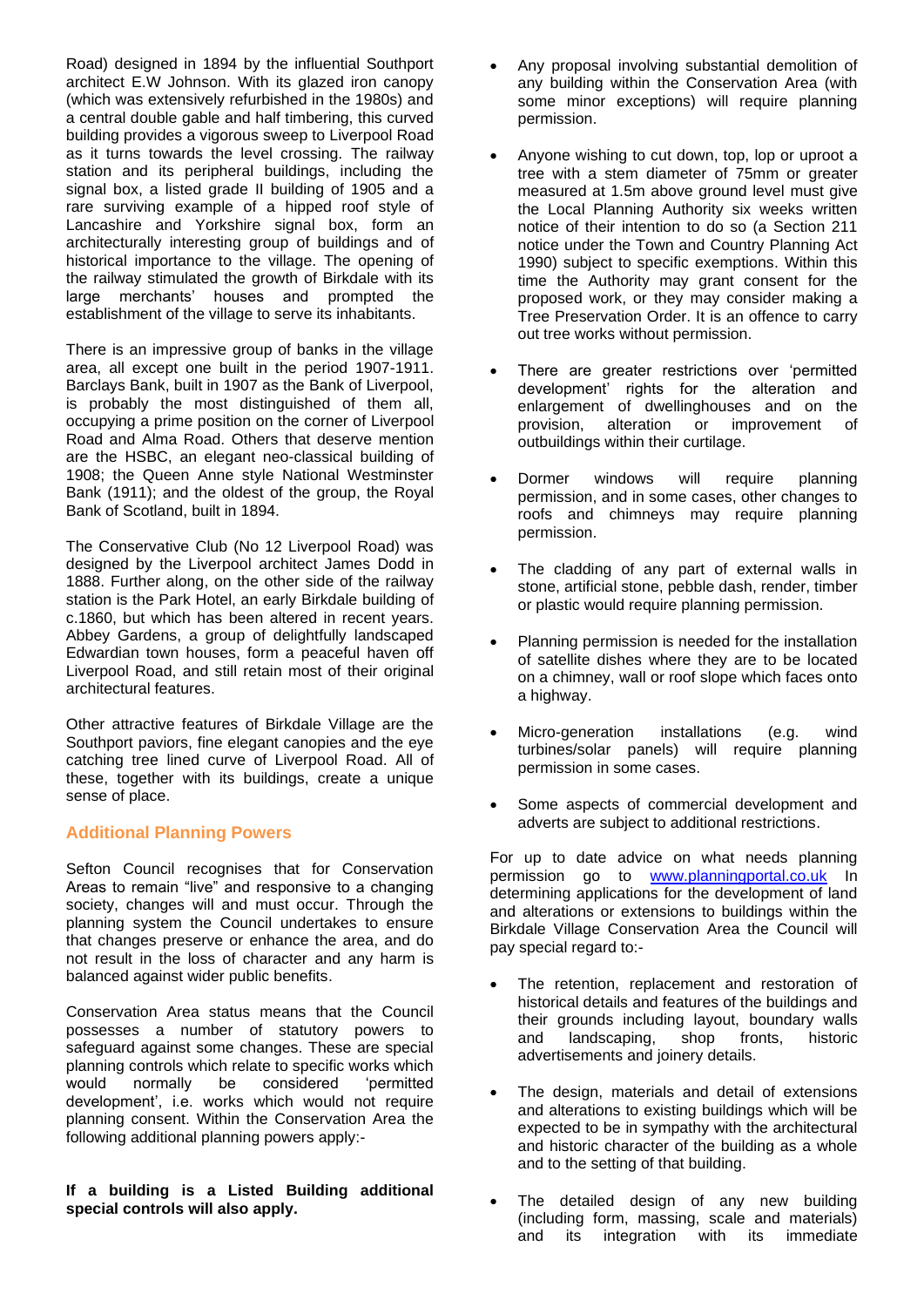surroundings and the special architectural and visual qualities of the Conservation Area.

- The retention and preservation of existing trees and the provision of further appropriate landscaping.
- The retention and enhancement of views into and out of the area, vistas within the area and the general character and appearance of the street scene and roofscape.

# **Guidance Notes for planning applications and use of materials**

#### **Pre-Application Advice**

You can request advice from Planning Services prior to submitting a formal application. In some cases we make a charge for this service. Forms are available on the Council's website.

#### **Planning Applications**

A Heritage Statement will be needed to support your planning application. This should include an explanation of what the heritage significance of the site is, and how the design takes this into account.

### **Demolition**

The demolition or redevelopment of any building of individual or group value will not be permitted unless the Local Planning Authority is satisfied that the building cannot be used for any suitable purpose and it is not important enough to merit the costs involved in its preservation. Any consent to demolish would normally be conditional on the building not being demolished before a contract is made to carry out redevelopment. This redevelopment must be of a high standard of design and will normally be granted planning permission at the same time.

#### **New development on vacant sites**

Any new development should be conceived with the original layout, architectural character and scale of the area in mind. Early consultation with Planning Services is advised. The services of a qualified architect are strongly recommended.

## **Conversion of existing buildings**

Where planning permission to convert buildings into new uses is sought, the new use and internal layout of the building should be carefully considered.



Particular attention will be paid to the building's external appearance, use of materials, the layout of open spaces, car parking and the position of bin stores.

Every effort should be made to minimise external alterations, such as fire escapes and new windows (including dormer windows). Where external changes are required it should be made to a non-prominent elevation. Alterations or extensions should use carefully chosen materials that match or complement the building. The services of a qualified architect are strongly recommended.

# **External alterations to existing buildings including extensions**

The following deals with some of the details of alterations and extensions to buildings.

### **Windows**

There are a number of types and styles of original windows in the area. They should be retained and renovated where possible. If all or part of any window needs to be replaced it should match the original design. Care should be taken to ensure that 'reveals' are retained. This is important for practical (weather protection) as well as aesthetic reasons. If additional windows are essential, they should be restricted to the non-prominent elevations. Their size and proportion should match the original windows.

When repairing or replacing windows, care must be taken to retain and restore details. Imitation 'leaded' lights should always be avoided, whilst aluminium and UPVC windows which have a different surface finish, are likely to have different detailing and proportions to the originals and consequently are likely to detract from the character of the building.

#### **Dormer Windows**

New dormer windows are not generally accepted unless they can be shown to complement the original design. Any new dormer windows must be wellproportioned and kept to non-prominent elevations. Any new cladding must match roofing materials.

#### **Wall Surfaces**

Brickwork and stonework should not be painted or rendered. In replacing existing traditional render or dash, the new render should be chosen to match that removed in both materials and appearance. Areas of brickwork or stonework requiring renewal should be repaired or replaced in their original form or pattern. Pointing should be compatible with existing construction, which is generally flush finish. Repointing should be carried out with lime mortar rather than cement to prevent softer bricks or stones from deteriorating. Where stonework is to be cleaned, professional advice should be sought as the incorrect choice of treatments can result in damage.

Brick and terracotta features such as keystones, corbels, finials and leaf designs should be retained wherever possible. Cladding of brickwork in stone, artificial stone, pebble dash, render, timber, plastic or